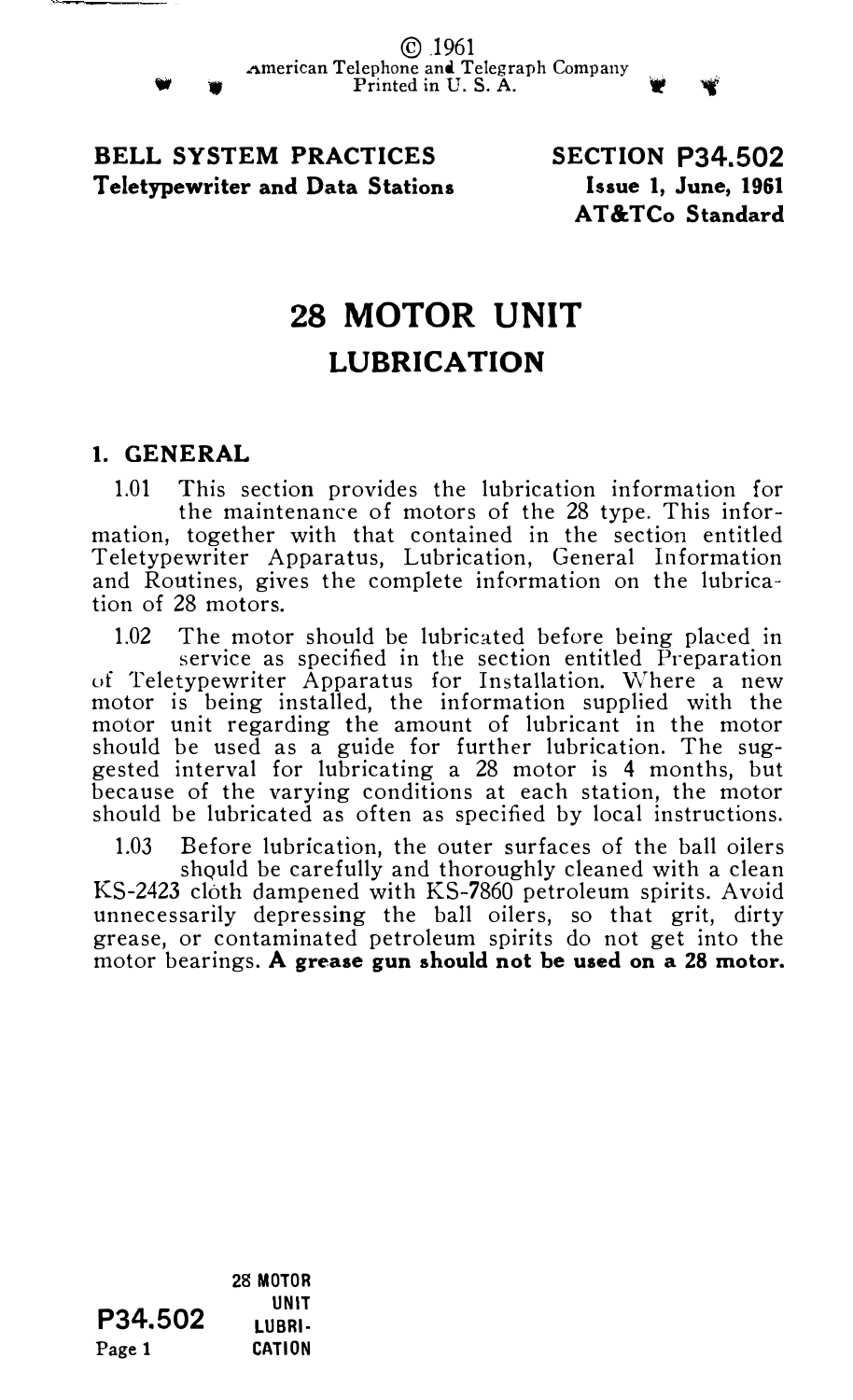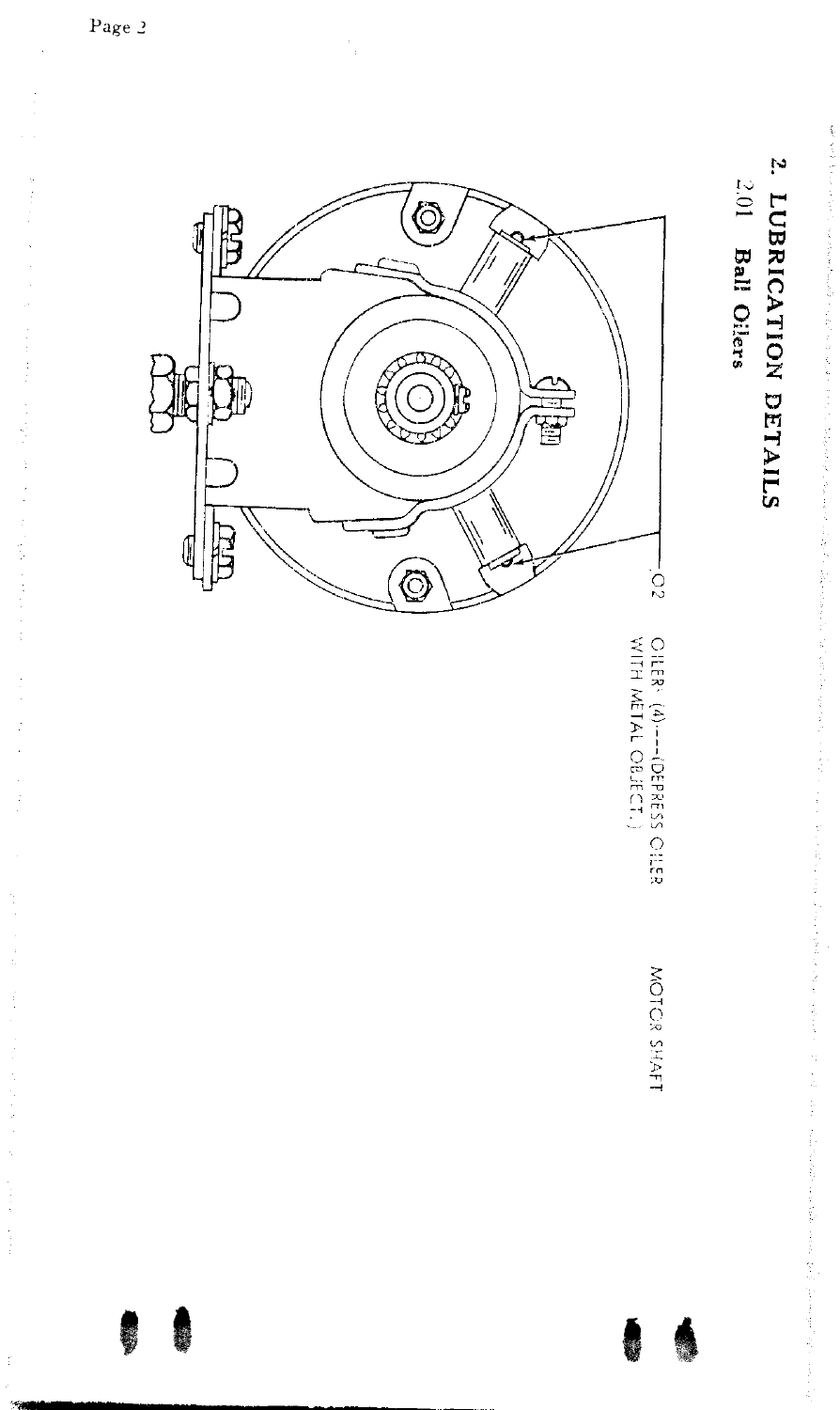## 3. ASSOCIATED BELL SYSTEM PRACTICES

Subject

 $\blacksquare$ 

The following Bell System Practices provide additional information that may be required in connection with 3.01 this section.

Section

| Teletypewriter Apparatus, Lubrication,<br>General Information and Routines                                   | P30.011  |
|--------------------------------------------------------------------------------------------------------------|----------|
| Teletypewriter Apparatus, General<br>Requirements and Procedures                                             | P30.012  |
| Teletypewriter Apparatus, Disassembly and<br>Reassembly, General Information and Routines                    | P30.013  |
| Teletypewriter Tools and Maintenance Supplies                                                                | 1230.301 |
| Teletypewriter Apparatus, Preparation of<br>Apparatus for Installation $\dots\dots\dots\dots\dots\dots$      | P33.014  |
| Alphabetical Index of 28-type Equipment,<br>Bell System Practices, and Associated<br>28 ASR Station Drawings | P34.001  |
|                                                                                                              |          |

28 M010R P34.502 UNIT Page 3 LUBRI-3 Pages CATION